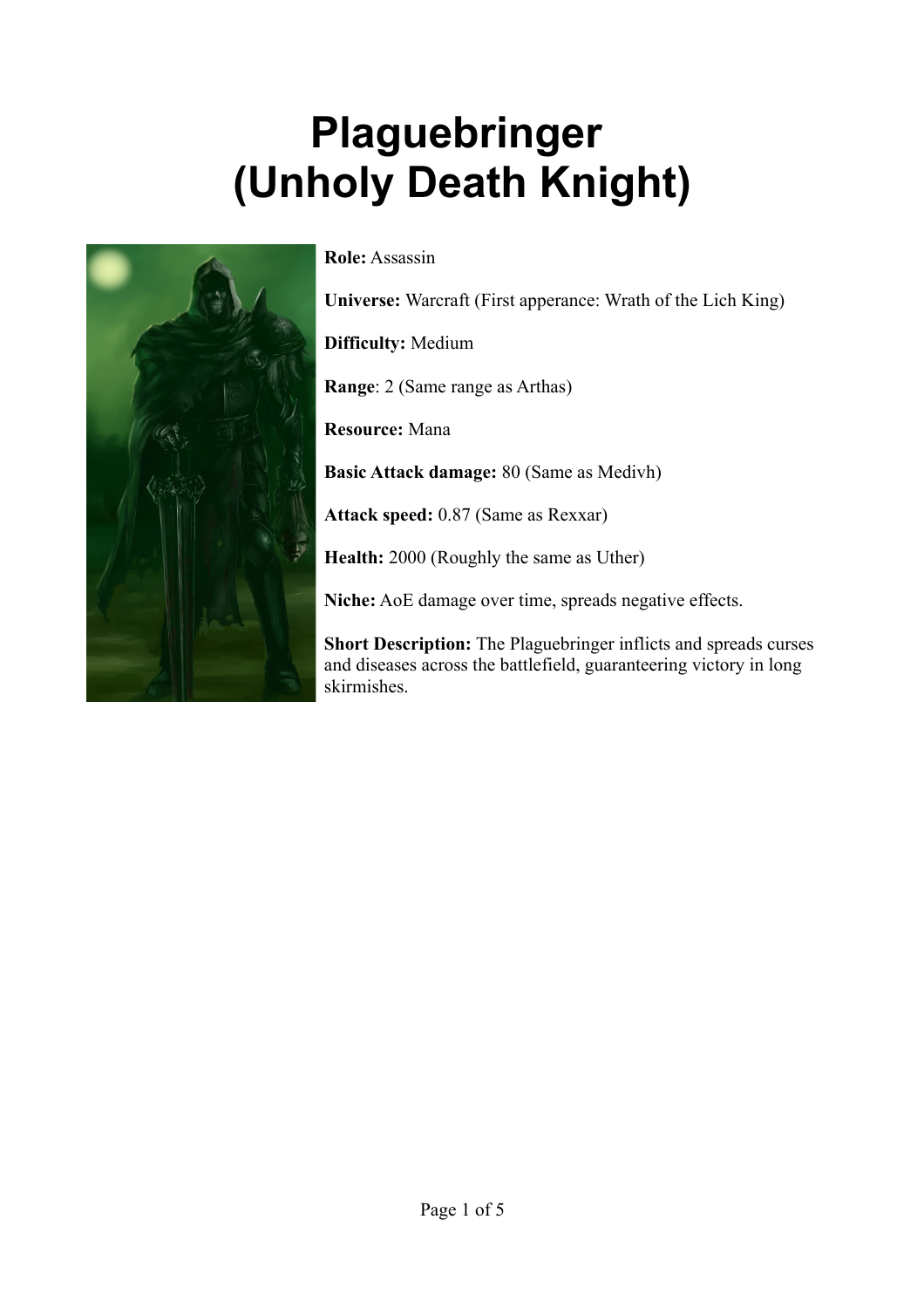# **Abilities**



**Carrion Swarm (Q)**

 **Send forth a swarm of disease bearing insects, that spreads diseases between all enemies hit**

**Damage:** 25 per second, for 4 seconds.

**Target type:** Fan AoE ability

**Valid targets:** All non-structure enemy units

**Cast range:** Same as Gul'dan's Fel Flame

**Cooldown:** 6 seconds

**Effect description:** Spreads all diseases applied to any enemy hit by Carrion Swarm, to every other enemy hit by Carrion Swarm.

# **Defile (W)**

 **Curses the ground beneath your enemies with a ravenous disease, growing in size and severity as long as any enemy remains on the defiled earth**

**Initial damage:** 25 per second for 4 seconds. Deals an additional 25 damage per second, every second, to a maximum of 125 damage per second for 4 seconds

**Initial slow amount:** 5%. Slows an additional 2% every second, to a maximum of 15%

**Radius:** Steadily grows in size over the duration, similair to Malfurion's Roots. Caps when the radius is the size of a keep.

**Duration:** 2 seconds. Duration resets whenever a valid target stands on the defiled earth.

**Cooldown:** 14 seconds

**Valid targets:** All non-structure enemy units



#### **Epidemic (E)**

 **Resets the duration of all diseases on all enemies, and then doubles that duration.**

**Cast range:** Global, AoE

**Cooldown:** 12 seconds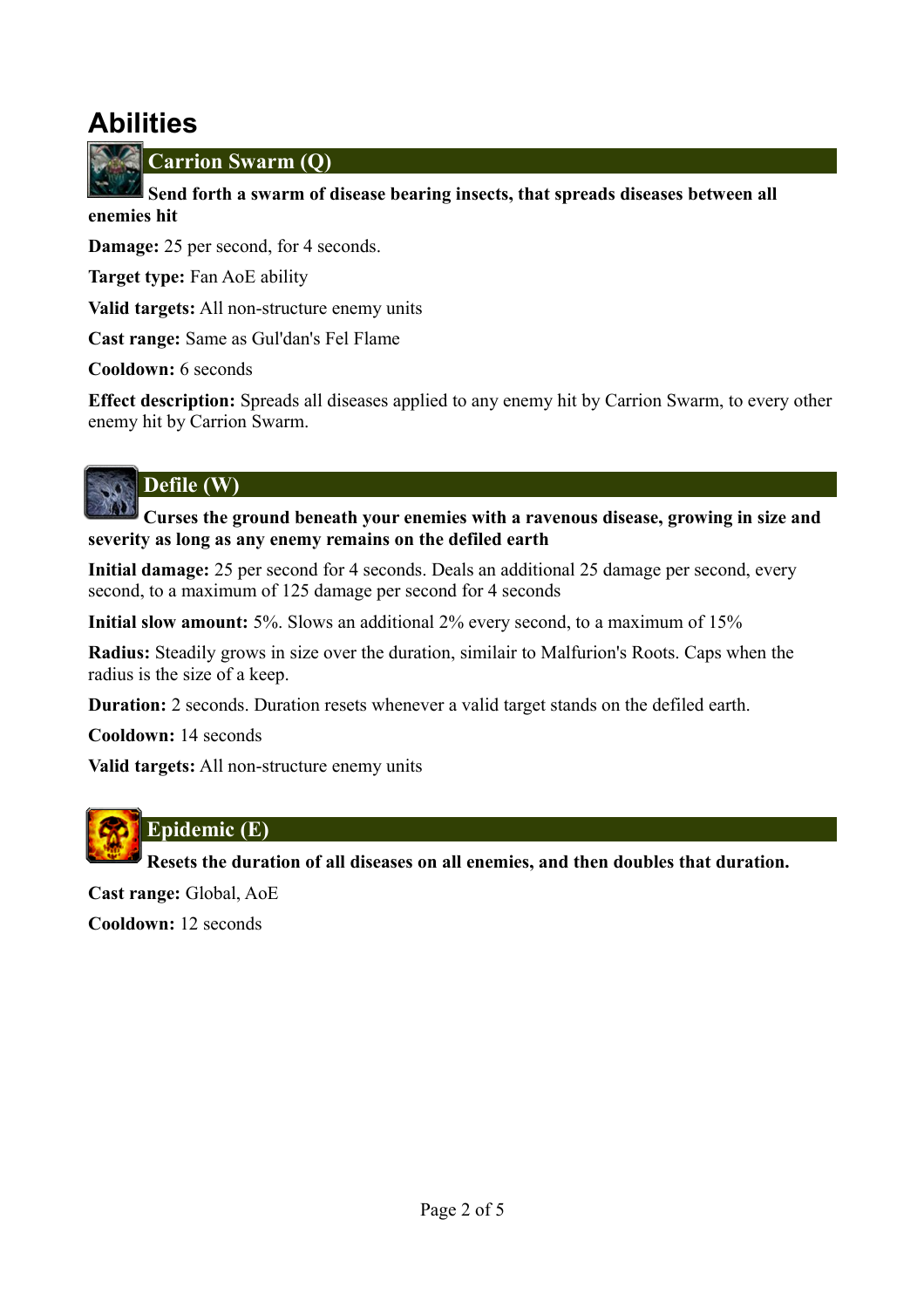

**Apocalypse (Trait)**

#### **The Plaguebringer wields the cursed blade, Apocalypse, afflicting the opponent with deadly diseases on every swing.**

**Valid targets:** All non-structure, non-boss targets

**Activation type:** Passive

**Damage:** The target takes 25 damage per second, for 4 seconds. This damage stacks indefintely.

#### **All Shall Serve [Heroic]**

**Permanently summons a Ghoul to assist you in combat. The Ghoul aids you in battle, attacking your target. The Ghoul shares your trait, also inflicting diseases on every attack.**

**Cast range:** Global

**Damage:** 40

**Attack Speed:** 1.25

**Health:** 1500

**Respawn time:** 45 seconds



#### **Unholy Frenzy [Heroic]**

 **Greatly increases your attack speed and movement speed, with your life as the cost.**

**Attack speed increase:** 250% (3.045 attacks per second)

**Movement speed increase:** 100%

**Duration:** 8 seconds

**Damage reduction:** You take 75% reduced damage from all sources

**Healing:** You are immune to any form of healing while frenzying, except for healing from Blood Fever.

**Cost:** You take 12.5% of your maximum health as damage every second. This damage is not affected by your damage reduction, or from the status conditions *Protected* and *Invulnerable*.

**Cooldown:** 8 seconds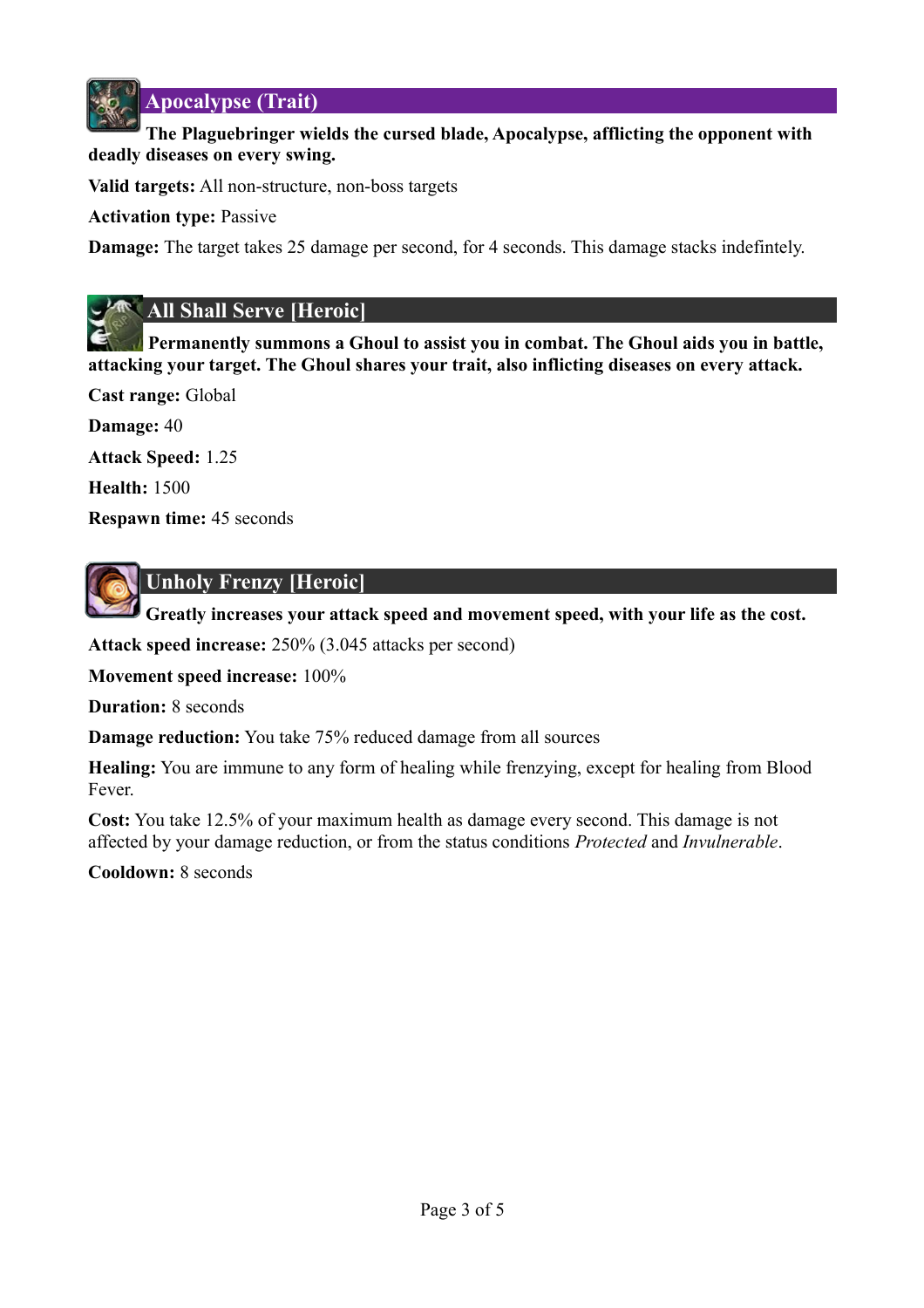# **Talents**

#### **Level 1**

**Leeching Insects (Q):** Carrion Swarm now heals you for 100% of its damage done.

**Plagued Earth (W):** Heals you for 1.5% of your maximum health every second you stand on defiled earth. Gain 10% increased movement speed on defiled earth.

**Unending Vitality (E):** Instantly heal 100 health for every disease which duration was reset.

**Unholy Pact (Active):** Activate to sacrifice a friendly minion, healing for 100% of it's current health. Cooldown: 12 seconds.

### **Level 4**

**Necrosis (D):** Your basic attacks deal an additional 15% damage, if the target is affected by at least one disease.

**Festering Strike (D) [Activate]:** Activate to imbue your sword with a deadly curse, exteing the duration of all diseases on the target by 2 seconds upon landing a basic attack, and dealing an additional 20% increased damage for every disease currently on the target. Cooldown: 12 seconds.

**Soul Reaper (D):** Each attack against an enemy hero increases your attack speed by 2.5% and reduces their attack speed by 2.5%, both capping at 12.5%.

# **Level 7**

**Crypt Fever (D):** Applying the disease from Apocalypse increases the damage of any active diseases on the same target by 50%.

**Blood Fever (D):** Applying the disease from Apocalypse now also causes your basic attacks against the diseased target to heal you for 35% of the damage done.

**Frost Fever (D):** The disease from Apocalypse now also slows your opponent's attack speed and cast time by 15%

# **Level 10**

**[Heroic] All Shall Serve [Heroic] Unholy Frenzy**